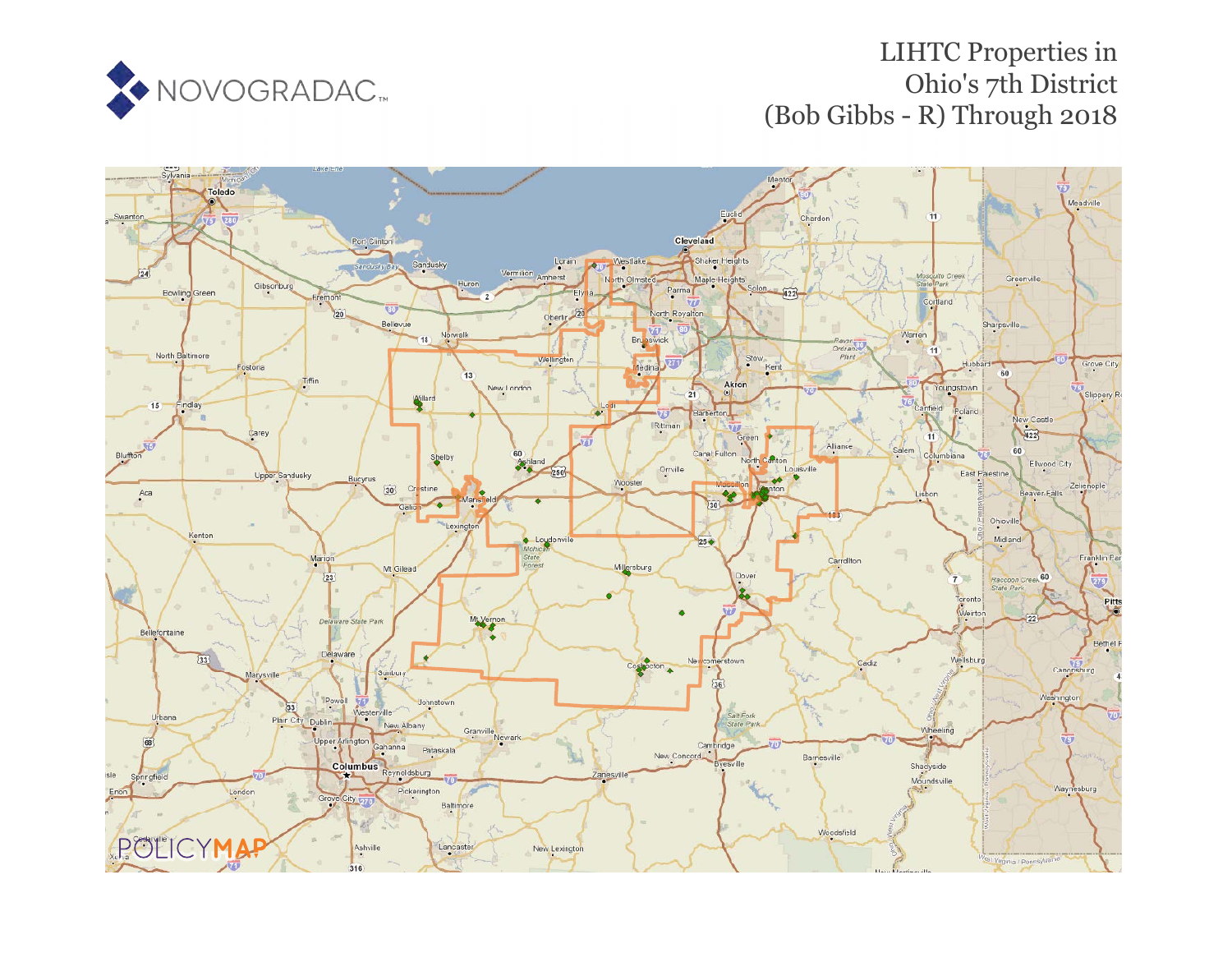| <b>Project Name</b>                          | <b>Address</b>                                    | City              | <b>State</b> | <b>Zip Code</b> | <b>Nonprofit</b><br><b>Sponsor</b> | <b>Allocation</b><br>Year | <b>Annual</b><br><b>Allocated</b><br><b>Amount</b> | <b>Year PIS</b> | <b>Construction Type</b> | <b>Total</b><br><b>Units</b> | Low<br><b>Income</b><br><b>Units</b> | <b>Rent or</b><br><b>Income</b><br><b>Ceiling</b> | Credit %                                             | <b>Tax-Exempt</b><br><b>Bond</b> | HUD Multi-Family<br>Financing/<br><b>Rental Assistance</b> |
|----------------------------------------------|---------------------------------------------------|-------------------|--------------|-----------------|------------------------------------|---------------------------|----------------------------------------------------|-----------------|--------------------------|------------------------------|--------------------------------------|---------------------------------------------------|------------------------------------------------------|----------------------------------|------------------------------------------------------------|
| <b>GATEWAY ESTATES</b>                       | 1700 GATEWAY<br><b>BLVD SE</b>                    | <b>CANTON</b>     | OH           | 44707           | Yes                                | 2001                      | \$188,591                                          | 2001            | Acquisition and Rehab 40 |                              | 36                                   | 60% AMGI                                          | <b>Both 30%</b><br>and 70%<br>present value          | No                               |                                                            |
| <b>TIMBER LAKE</b>                           | 37830 CHESTER $\,$ AVON<br>RD                     |                   | OH           | 44011           | $\mathbf{No}$                      | 2003                      | \$0                                                | 2001            | <b>New Construction</b>  | 252                          | 252                                  |                                                   | 30 % present $\rm\thinspace\gamma_{\rm es}$<br>value |                                  |                                                            |
| <b>VIENNA WOODS</b>                          | $2919$ VIENNA $_{\rm WOODS\;AVE\;SW}$ CANTON      |                   | OH           | 44706           | No                                 | 2002                      | \$997,507                                          | 2001            | <b>New Construction</b>  | 85                           | 85                                   | 60% AMGI                                          | $70$ % present $\,$ No value                         |                                  |                                                            |
| <b>MEADOW ESTATES</b><br><b>APTS I</b>       | 100 N THIRD ST SHELBY                             |                   | OH           | 44875           | Yes                                | 2002                      | \$187,756                                          | 2002            | <b>New Construction</b>  | 50                           | 39                                   | 60% AMGI                                          | <b>Both 30%</b><br>and 70%<br>present value          | No                               |                                                            |
| ONTARIO VILLAGE<br>APTS                      | 975 LANDINGS<br>CT                                | <b>ONTARIO</b>    | OH           | 44906           |                                    | 2002                      | \$0                                                | 2002            | <b>New Construction</b>  | 60                           | 60                                   | 60% AMGI                                          | Not<br>Indicated                                     |                                  |                                                            |
| <b>CHERRY HOMES</b>                          | 1547 GATEWAY<br>BLVD SE                           | <b>CANTON</b>     | OH           | 44707           | Yes                                | 2005                      | \$335,233                                          | 2004            | <b>New Construction</b>  | 30                           | 25                                   | 60% AMGI                                          | <b>Both 30%</b><br>and 70%<br>present value          | No                               |                                                            |
| <b>GATEWAY HOMES</b>                         | $1038$ CHARLES EDE BLVD SE                        | <b>CANTON</b>     | OH           | 44707           | Yes                                | 2005                      | \$332,043                                          | 2004            | <b>New Construction</b>  | 29                           | 25                                   | 60% AMGI                                          | <b>Both 30%</b><br>and 70%<br>present value          | No                               |                                                            |
| <b>VIENNA WOODS II</b>                       | 1105 WOODVIEW $_{\rm CANTON}$<br>ST <sub>SW</sub> |                   | OH           | 44706           | Yes                                | 2005                      | \$0                                                | 2004            | <b>New Construction</b>  | 50                           | 42                                   | 60% AMGI                                          | <b>Both 30%</b><br>and 70%<br>present value          |                                  |                                                            |
| <b>MASSILLON HOMES</b>                       | 1714 15TH ST SE MASSILLON                         |                   | OH           | 44646           | Yes                                | 2004                      | \$785,353                                          | 2005            | <b>New Construction</b>  | 50                           | 50                                   |                                                   | 70 % present<br>value                                |                                  |                                                            |
| <b>ENGLE TERRACE</b>                         | 500 FOURTH<br><b>AVE SW</b>                       | <b>BEACH CITY</b> | OH           | 44608           | Yes                                | 2006                      | \$253,364                                          | 2006            | Acquisition and Rehab 40 |                              | 40                                   | 60% AMGI                                          | <b>Both 30%</b><br>and 70%<br>present value          |                                  |                                                            |
| <b>MEADOW ESTATES</b><br>APTS II             | 93 N THIRD ST SHELBY                              |                   | OH           | 44875           | Yes                                | 2007                      | \$195,696                                          | 2006            | <b>New Construction</b>  | $32\,$                       | $32\,$                               | 60% AMGI                                          | <b>Both 30%</b><br>and 70%<br>present value          |                                  |                                                            |
| <b>HILLSIDE APTS</b>                         | 100 MCGIBNEY<br>RD                                | <b>MT VERNON</b>  | OH           | 43050           | Yes                                | 2008                      | \$26,128                                           | 2007            | Acquisition and Rehab 45 |                              | 45                                   | 60% AMGI                                          | <b>Both 30%</b><br>and 70%<br>present value          |                                  |                                                            |
| MASSILLON HOMES II 1115 16TH ST SE MASSILLON |                                                   |                   | OH           | 44646           |                                    | 2009                      | \$49,999                                           | 2007            | <b>New Construction</b>  | $30\,$                       | $30\,$                               | 60% AMGI                                          | <b>Both 30%</b><br>and 70%<br>present value          |                                  |                                                            |

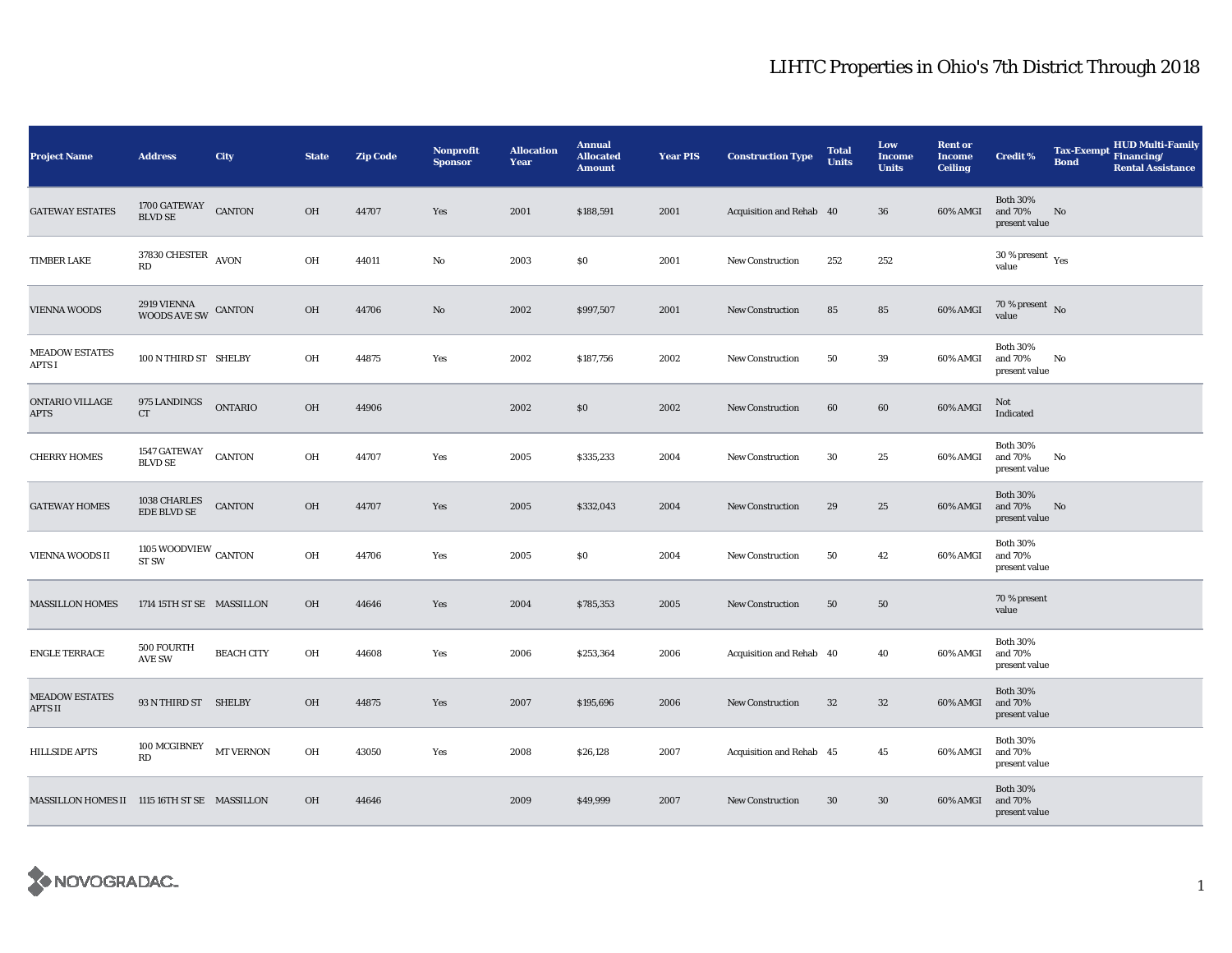| <b>Project Name</b>                                      | <b>Address</b>                 | City              | <b>State</b> | <b>Zip Code</b> | <b>Nonprofit</b><br><b>Sponsor</b> | <b>Allocation</b><br>Year | <b>Annual</b><br><b>Allocated</b><br><b>Amount</b> | <b>Year PIS</b> | <b>Construction Type</b>              | <b>Total</b><br><b>Units</b> | Low<br><b>Income</b><br><b>Units</b> | <b>Rent or</b><br><b>Income</b><br><b>Ceiling</b> | <b>Credit %</b>                              | <b>Tax-Exempt</b><br><b>Bond</b> | HUD Multi-Family<br>Financing/<br><b>Rental Assistance</b> |
|----------------------------------------------------------|--------------------------------|-------------------|--------------|-----------------|------------------------------------|---------------------------|----------------------------------------------------|-----------------|---------------------------------------|------------------------------|--------------------------------------|---------------------------------------------------|----------------------------------------------|----------------------------------|------------------------------------------------------------|
| PARK MEADOWS                                             | 3560 PARK AVE<br>W             | <b>ONTARIO</b>    | OH           | 44906           | $\rm No$                           | 2008                      | \$266,015                                          | 2007            | New Construction                      | 28                           | 28                                   | 60% AMGI                                          | <b>Both 30%</b><br>and 70%<br>present value  | No                               |                                                            |
| <b>EASTSIDE HOMES</b>                                    | 818 SIXTH ST NE CANTON         |                   | OH           | 44704           |                                    | 2009                      | \$0                                                | 2008            | Both New Construction 40<br>and $A/R$ |                              | ${\bf 40}$                           | $60\%$ AMGI                                       | Not<br>Indicated                             |                                  |                                                            |
| <b>GLENWOOD APTS</b><br>PHASES I & II                    | 101 LAKEVIEW<br>DR             | MILLERSBURG       | OH           | 44654           |                                    | 2009                      | \$0                                                | 2008            | Acquisition and Rehab 68              |                              | 68                                   | 60% AMGI                                          | 30 % present<br>value                        |                                  |                                                            |
| <b>PEMBROOK GREENE</b>                                   | 733 BANK ST                    | <b>LODI</b>       | <b>OH</b>    | 44254           |                                    | 2009                      | \$7,466                                            | 2008            | <b>New Construction</b>               | 18                           | 18                                   | 60% AMGI                                          | 30 % present<br>value                        |                                  |                                                            |
| CANTON SENIOR APTS 616 RILEY CIR<br>$\scriptstyle\rm II$ | $\rm SE$                       | CANTON            | OH           | 44707           |                                    | 2008                      | \$46,026                                           | 2008            | New Construction                      | 33                           | 33                                   | 60% AMGI                                          | <b>Both 30%</b><br>and 70%<br>present value  |                                  |                                                            |
| <b>CANTON ELDERLY</b>                                    | 515 FIFTH ST NW CANTON         |                   | OH           | 44703           |                                    | 2010                      | \$59,998                                           | 2009            | New Construction                      | 40                           | 40                                   | 60% AMGI                                          | 70 % present<br>value                        |                                  |                                                            |
| NEW SETON SQUARE<br><b>DOVER II</b>                      | 139 FILMORE<br>AVE             | <b>DOVER</b>      | OH           | 44622           |                                    | 2010                      | \$0                                                | 2009            | Acquisition and Rehab 90              |                              | 90                                   |                                                   | $30$ % present $\rm\thinspace\,Yes$<br>value |                                  |                                                            |
| <b>OLDE HICKORY</b>                                      | 49269 WHITING COSHOCTON<br>AVE |                   | OH           | 43812           | Yes                                | 2010                      | $\$0$                                              | 2010            | <b>New Construction</b>               | 33                           | $33\,$                               | 60% AMGI                                          | <b>Both 30%</b><br>and 70%<br>present value  |                                  |                                                            |
| HEART OF OHIO<br><b>HOMES</b>                            | <b>64 HEART CT</b>             | <b>CENTERBURG</b> | OH           | 43011           | Yes                                | 2011                      | \$0                                                | 2010            | <b>New Construction</b>               | 25                           | 25                                   | 60% AMGI                                          | <b>Both 30%</b><br>and 70%<br>present value  | No                               |                                                            |
| <b>MAIN STREET</b>                                       | 421 N MAIN ST WILLARD          |                   | <b>OH</b>    | 44890           | $\rm No$                           | 1990                      | \$0                                                | 1990            | New Construction                      | $\mathbf{3}$                 | 3                                    |                                                   | Not<br>Indicated                             |                                  |                                                            |
| METCALFE RENTALS                                         | 439 N MAIN ST WILLARD          |                   | OH           | 44890           | $\rm No$                           | 1990                      | \$0                                                | 1990            | New Construction                      | $\boldsymbol{3}$             | 3                                    |                                                   | Not<br>Indicated                             |                                  |                                                            |
| <b>MYER MEADOWS</b>                                      | 90 N THIRD ST SHELBY           |                   | OH           | 44875           | No                                 | 1990                      | \$0                                                | 1990            | New Construction                      | 48                           | 48                                   |                                                   | $30$ % present $\,$ No value                 |                                  |                                                            |
| NORTH CANTON                                             | 2915 33RD ST NE CANTON         |                   | OH           | 44705           | No                                 | 1989                      | \$0                                                | 1990            | Acquisition and Rehab 12              |                              | $12\,$                               |                                                   | $70\,\%$ present $\,$ No value               |                                  |                                                            |

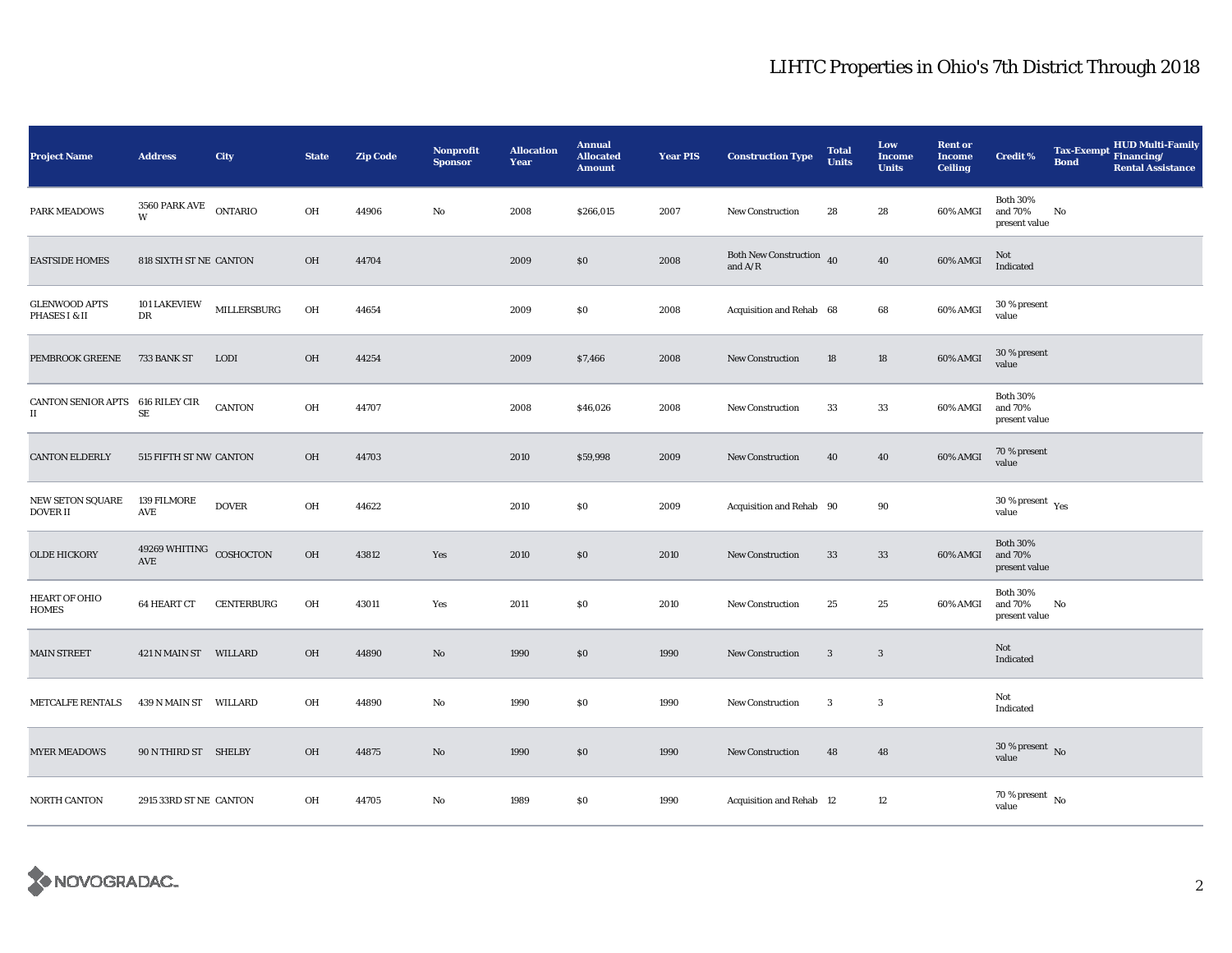| <b>Project Name</b>                  | <b>Address</b>                                | City             | <b>State</b> | <b>Zip Code</b> | <b>Nonprofit</b><br><b>Sponsor</b> | <b>Allocation</b><br>Year | <b>Annual</b><br><b>Allocated</b><br><b>Amount</b> | <b>Year PIS</b> | <b>Construction Type</b> | <b>Total</b><br><b>Units</b> | Low<br><b>Income</b><br><b>Units</b> | <b>Rent or</b><br><b>Income</b><br><b>Ceiling</b> | <b>Credit %</b>                             | <b>Bond</b> | Tax-Exempt HUD Multi-Family<br><b>Rental Assistance</b> |
|--------------------------------------|-----------------------------------------------|------------------|--------------|-----------------|------------------------------------|---------------------------|----------------------------------------------------|-----------------|--------------------------|------------------------------|--------------------------------------|---------------------------------------------------|---------------------------------------------|-------------|---------------------------------------------------------|
| <b>RYAMONT</b>                       | 2311 GRIGSBY PL $\,$ CANTON $\,$<br>SW        |                  | OH           | 44706           | No                                 | 1990                      | \$0                                                | 1990            | Acquisition and Rehab 3  |                              | 3                                    |                                                   | Not<br>Indicated                            |             |                                                         |
| SETTLER MILLS APTS                   | 8 SENIOR DR                                   | <b>GREENWICH</b> | OH           | 44837           | $\mathbf{No}$                      | 1990                      | $\$0$                                              | 1990            | <b>New Construction</b>  | 36                           | 36                                   |                                                   | $30\,\%$ present $\,$ No value              |             |                                                         |
| 537 W SANDUSKY ST                    | 537 W<br>SANDUSKY ST                          | WILLARD          | OH           | 44890           | No                                 | 1991                      | \$0                                                | 1991            | New Construction         | $\mathbf{3}$                 | $\overline{\mathbf{3}}$              |                                                   | $70$ % present $\,$ No value                |             |                                                         |
| <b>BEEBE RENTAL</b>                  | 519 W<br><b>SANDUSKY ST</b>                   | WILLARD          | OH           | 44890           | No                                 | 1991                      | \$0                                                | 1991            | New Construction         | $\mathbf{3}$                 | $\boldsymbol{3}$                     |                                                   | $70$ % present $$\rm{No}$$ value            |             |                                                         |
| <b>HIGH AVENUE</b>                   | 736 HIGH AVE<br>SW                            | <b>CANTON</b>    | OH           | 44707           | No                                 | 1991                      | $\$0$                                              | 1991            | Acquisition and Rehab 5  |                              | $5\phantom{.0}$                      |                                                   | $70$ % present $\,$ No value                |             |                                                         |
| P B & G RENTALS                      | 525 W<br><b>SANDUSKY ST</b>                   | WILLARD          | OH           | 44890           | No                                 | 1991                      | \$0                                                | 1991            | <b>New Construction</b>  | $\mathbf{3}$                 | $\mathbf{3}$                         |                                                   | 70 % present $\,$ No $\,$<br>value          |             |                                                         |
| THOMPSONS RENTALS                    | 513 W<br>SANDUSKY ST                          | WILLARD          | OH           | 44890           | No                                 | 1991                      | \$0                                                | 1991            | New Construction         | 3                            | $\overline{\mathbf{3}}$              |                                                   | $70\,\%$ present $${\rm No}$$ value         |             |                                                         |
| <b>W &amp; J RENTALS</b>             | 531 W<br><b>SANDUSKY ST</b>                   | WILLARD          | OH           | 44890           | No                                 | 1991                      | $\$0$                                              | 1991            | <b>New Construction</b>  | 3                            | $\boldsymbol{3}$                     |                                                   | $70\,\%$ present $\,$ No value              |             |                                                         |
| MILLERSBURG<br><b>SUNSHINE VILLA</b> | 149 E JONES ST MILLERSBURG                    |                  | OH           | 44654           | No                                 | 1991                      | \$69,160                                           | 1992            | New Construction         | 40                           | 40                                   |                                                   | 30 % present $\hbox{~No}$<br>value          |             |                                                         |
| STRASSER PLACE                       | 2713 STRASSER<br>PL SW                        | CANTON           | OH           | 44710           | No                                 | 1990                      | \$0\$                                              | 1992            | Acquisition and Rehab 1  |                              | $\mathbf{1}$                         |                                                   | <b>Both 30%</b><br>and 70%<br>present value | No          |                                                         |
| <b>BUCK CREEK APTS</b>               | 366 S RAILROAD KILLBUCK<br><b>ST</b>          |                  | OH           | 44637           | No                                 | 1992                      | \$34,125                                           | 1993            | New Construction         | 24                           | 24                                   |                                                   | Not<br>Indicated                            |             |                                                         |
| <b>DIAMOND ESTATES</b>               | $2000$ ZIRCON ST $_{\rm{CANTON}}$<br>$\rm NE$ |                  | OH           | 44721           | No                                 | 1992                      | \$0\$                                              | 1993            | <b>New Construction</b>  | 14                           | 14                                   |                                                   | $70$ % present $\,$ No $\,$<br>value        |             |                                                         |
| <b>FAIRVIEW WEST</b>                 | 1203 WINTHROP $\,$ ASHLAND<br>LN              |                  | OH           | 44805           | No                                 | 1992                      | \$43,650                                           | 1993            | <b>New Construction</b>  | $\bf 8$                      | $\bf8$                               |                                                   | $70\,\%$ present $\,$ No value              |             |                                                         |

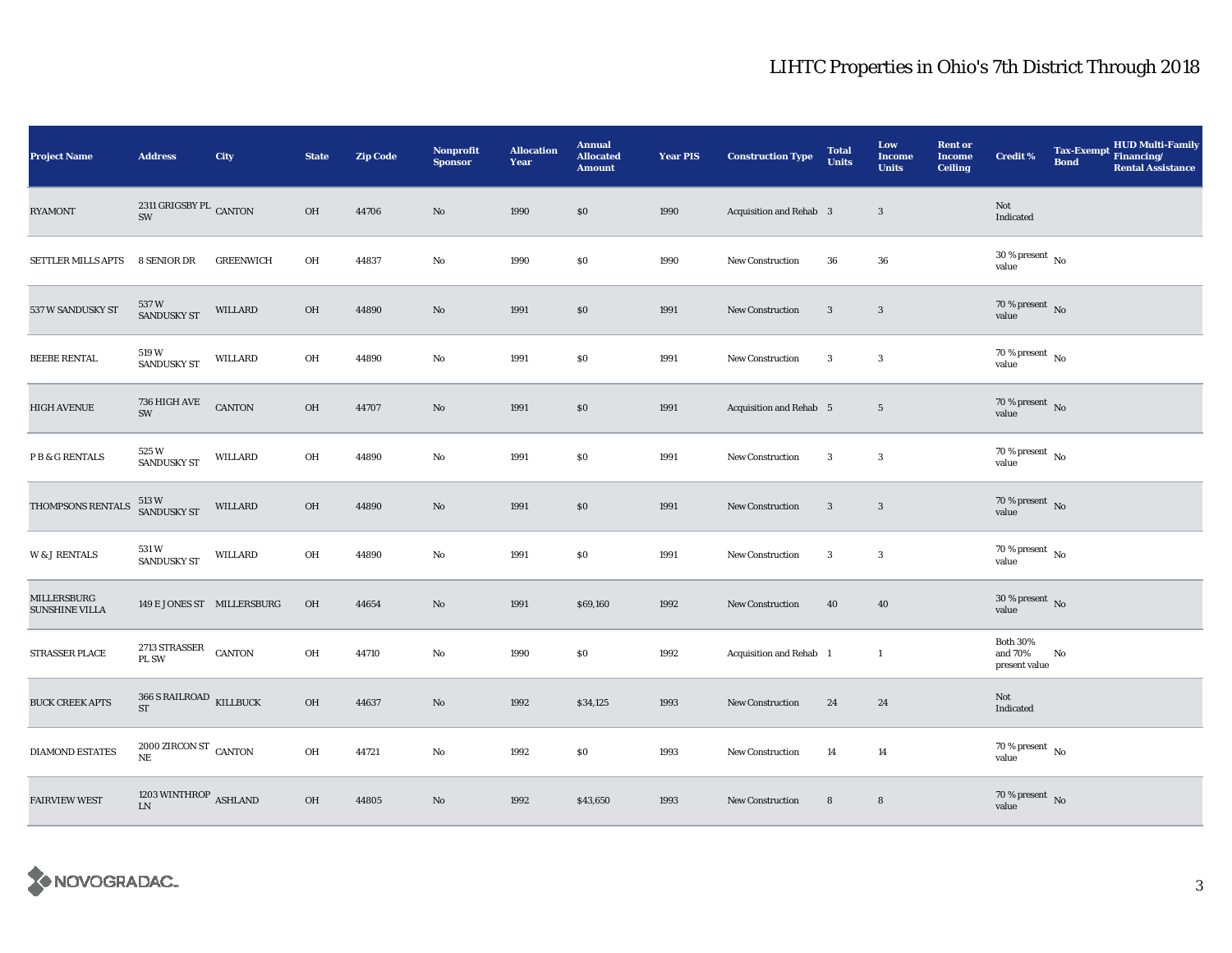| <b>Project Name</b>                       | <b>Address</b>                          | City                                                    | <b>State</b> | <b>Zip Code</b> | <b>Nonprofit</b><br><b>Sponsor</b> | <b>Allocation</b><br>Year | <b>Annual</b><br><b>Allocated</b><br><b>Amount</b> | <b>Year PIS</b> | <b>Construction Type</b>                        | <b>Total</b><br><b>Units</b> | Low<br><b>Income</b><br><b>Units</b> | <b>Rent or</b><br><b>Income</b><br><b>Ceiling</b> | <b>Credit %</b>                             | <b>HUD Multi-Family</b><br>Tax-Exempt Financing/<br><b>Bond</b><br><b>Rental Assistance</b> |
|-------------------------------------------|-----------------------------------------|---------------------------------------------------------|--------------|-----------------|------------------------------------|---------------------------|----------------------------------------------------|-----------------|-------------------------------------------------|------------------------------|--------------------------------------|---------------------------------------------------|---------------------------------------------|---------------------------------------------------------------------------------------------|
| <b>GERBER 1 APTS</b>                      |                                         | 832 W HIGH AVE $\frac{\text{NEW}}{\text{PHILADELPHIA}}$ | OH           | 44663           | $\rm No$                           | 1993                      | \$2,510                                            | 1993            | Acquisition and Rehab 1                         |                              | $\mathbf{1}$                         |                                                   | $70$ % present $$\rm{No}$$ value            |                                                                                             |
| <b>SOUTHWICK APTS</b>                     | 4375<br><b>SOUTHWICK</b><br><b>BLVD</b> | <b>BRUNSWICK</b>                                        | OH           | 44212           | Yes                                | 1991                      | $\$0$                                              | 1993            | <b>New Construction</b>                         | 50                           | 50                                   |                                                   | 70 % present $\,$ No $\,$<br>value          |                                                                                             |
| <b>ALTMAN HTS</b><br>QUADRIHOME #2        | 976 NEIL CIR N MANSFIELD                |                                                         | OH           | 44903           | No                                 | 1993                      | \$15,079                                           | 1994            | Not Indicated                                   | $\overline{4}$               | $\overline{4}$                       |                                                   | Not<br>Indicated                            | No                                                                                          |
| YWCA OF CANTON                            | 800<br>TUSCARAWAS<br>ST <sub>W</sub>    | CANTON                                                  | OH           | 44702           | Yes                                | 1992                      | \$91,000                                           | 1994            | Not Indicated                                   | 26                           | 25                                   |                                                   | Not<br>Indicated                            | No                                                                                          |
| <b>EVERGREEN APTS</b>                     | 1380 YAUGER<br>RD                       | MT VERNON                                               | OH           | 43050           | $\mathbf{No}$                      | 1993                      | \$56,750                                           | 1994            | Not Indicated                                   | 40                           | 40                                   |                                                   | Not<br>Indicated                            | No                                                                                          |
| <b>GERBER 2 APTS</b>                      | 820 W HIGH<br>AVE                       | ${\bf NEW}$<br>PHILADELPHIA                             | OH           | 44663           | $\rm No$                           | 1994                      | \$3,499                                            | 1994            | Acquisition and Rehab 2                         |                              | $\boldsymbol{2}$                     |                                                   | Not<br>Indicated                            |                                                                                             |
| <b>HURON MANOR</b>                        | 1000<br>MAPLEWOOD ST WILLARD            |                                                         | OH           | 44890           | $\mathbf{No}$                      | 1993                      | \$63,060                                           | 1994            | Not Indicated                                   | 48                           | 48                                   |                                                   | Not<br>Indicated                            |                                                                                             |
| <b>MASSILLON SENIOR</b><br>APTS           | 59 LINCOLN<br>WAY E                     | <b>MASSILLON</b>                                        | OH           | 44646           | Yes                                | 1992                      | \$317,525                                          | 1994            | Not Indicated                                   | 66                           | 66                                   |                                                   | Not<br>Indicated                            | No                                                                                          |
| TOWNE CENTER APTS 1266 PEARL RD BRUNSWICK |                                         |                                                         | OH           | 44212           | $\mathbf{No}$                      | 1994                      | \$397,354                                          | 1995            | New Construction                                | 88                           | 88                                   |                                                   | 70 % present $\,$ No $\,$<br>value          |                                                                                             |
| <b>ABCD HOMES</b>                         | 902 NINTH ST<br>$\rm NE$                | <b>CANTON</b>                                           | OH           | 44704           | Yes                                | 1996                      | \$365,903                                          | 1997            | Both New Construction $\,$ 40 $\,$<br>and $A/R$ |                              | 40                                   |                                                   | <b>Both 30%</b><br>and 70%<br>present value | No                                                                                          |
| <b>ARLENE APTS</b>                        | 170 E SECOND<br><b>ST</b>               | PERRYSVILLE                                             | OH           | 44864           | No                                 | 1995                      | \$59,695                                           | 1997            | Acquisition and Rehab 48                        |                              | 48                                   |                                                   | $30$ % present $\,$ No $\,$<br>value        |                                                                                             |
| <b>ASHLAND ESSEX</b><br>HOUSE             | 1 E MAIN ST                             | <b>ASHLAND</b>                                          | $OH$         | 44805           | Yes                                | 1998                      | \$179,945                                          | 1997            | Acquisition and Rehab 45                        |                              | 45                                   | 60% AMGI                                          | <b>Both 30%</b><br>and 70%<br>present value | No                                                                                          |
| <b>LINCOLN TERRACE</b><br><b>APTS</b>     | 1126 E MAIN ST ASHLAND                  |                                                         | OH           | 44805           | Yes                                | 1998                      | \$201,930                                          | 1998            | <b>New Construction</b>                         | 40                           | 40                                   | 60% AMGI                                          | $70\,\%$ present $\,$ No value              |                                                                                             |

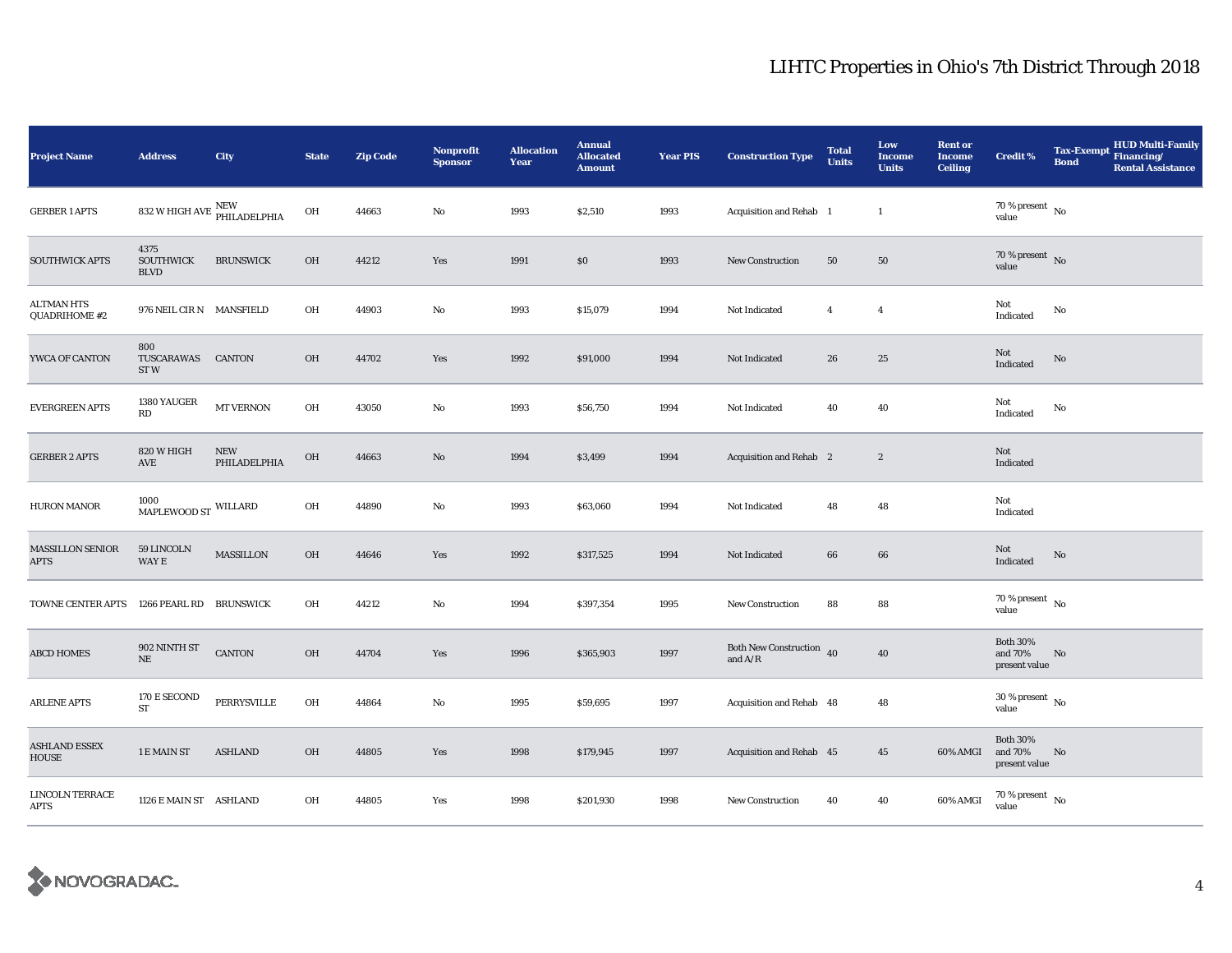| <b>Project Name</b>                          | <b>Address</b>                            | City                                    | <b>State</b> | <b>Zip Code</b> | <b>Nonprofit</b><br><b>Sponsor</b> | <b>Allocation</b><br>Year | <b>Annual</b><br><b>Allocated</b><br><b>Amount</b> | <b>Year PIS</b>      | <b>Construction Type</b> | <b>Total</b><br><b>Units</b> | Low<br><b>Income</b><br><b>Units</b> | <b>Rent or</b><br><b>Income</b><br><b>Ceiling</b> | Credit %                                    | <b>Bond</b> | HUD Multi-Family<br>Tax-Exempt Financing/<br><b>Rental Assistance</b> |
|----------------------------------------------|-------------------------------------------|-----------------------------------------|--------------|-----------------|------------------------------------|---------------------------|----------------------------------------------------|----------------------|--------------------------|------------------------------|--------------------------------------|---------------------------------------------------|---------------------------------------------|-------------|-----------------------------------------------------------------------|
| <b>WEST LAFAYETTE</b><br><b>TOWN HOMES</b>   | $\mathbf{R}\mathbf{D}$                    | $600$ PLAINFIELD WEST LAFAYETTE $\;$ OH |              | 43845           | Yes                                | 1999                      | \$195,660                                          | 1999                 | <b>New Construction</b>  | 40                           | 40                                   | 60% AMGI                                          | $70$ % present $$\rm \, No$$ value          |             |                                                                       |
| <b>ABCD HOMES II</b>                         | 932 SHERRICK<br>RD SE                     | <b>CANTON</b>                           | OH           | 44707           | Yes                                | 2002                      | \$429,505                                          | 2000                 | <b>New Construction</b>  | 38                           | 38                                   | 60% AMGI                                          | $70$ % present $\,$ No $\,$<br>value        |             |                                                                       |
| <b>GATEWAY HOUSE II</b>                      | 626 WALNUT<br>AVE NE                      | <b>CANTON</b>                           | OH           | 44702           | Yes                                | 2012                      | \$0                                                | 2011                 | <b>New Construction</b>  | 40                           | 40                                   | 60% AMGI                                          | <b>Both 30%</b><br>and 70%<br>present value |             |                                                                       |
| <b>MASSILLON SENIOR</b>                      | 125 DAVID<br>CANARY DR SW                 | MASSILLON                               | OH           | 44647           |                                    | 2012                      | \$0                                                | 2011                 | <b>New Construction</b>  | 52                           | 52                                   | 60% AMGI                                          | 70 % present<br>value                       |             |                                                                       |
| <b>MOUNT VERNON</b><br><b>SENIOR HOUSING</b> | <b>11701 UPPER</b><br><b>GILCHRIST RD</b> | MT VERNON                               | OH           | 43050           |                                    | 2007                      | \$0                                                | 2011                 | <b>New Construction</b>  | 28                           | 28                                   | 60% AMGI                                          | 70 % present<br>value                       |             |                                                                       |
| <b>ENGEL TERRACE</b>                         | 500 FOURTH<br><b>AVE SW APT 2</b>         | <b>BEACH CITY</b>                       | OH           | 44608           |                                    | Insufficient<br>Data      | $\$0$                                              | Insufficient<br>Data | Not Indicated            | 40                           | $\bf{0}$                             |                                                   | Not<br>Indicated                            |             |                                                                       |
| <b>SCHOENBRUNN</b><br><b>GREENE</b>          | 101 BALTIC<br><b>HAUS DR</b>              | <b>BALTIC</b>                           | OH           | 43804           |                                    | Insufficient<br>Data      | $\$0$                                              | Insufficient<br>Data | Acquisition and Rehab 40 |                              | 40                                   |                                                   | <b>Both 30%</b><br>and 70%<br>present value |             |                                                                       |
| <b>HUNTER HOUSE</b>                          | 1114 GONDER<br>$\operatorname{AVE}$ SE    | CANTON                                  | OH           | 44707           |                                    | Insufficient<br>Data      | $\$0$                                              | Insufficient<br>Data | Not Indicated            | 48                           | $\bf{0}$                             |                                                   | Not<br>Indicated                            |             |                                                                       |
| LOCKWOOD HOUSING 227 MIDDLE DR LOUDONVILLE   |                                           |                                         | OH           | 44842           |                                    | Insufficient<br>Data      | \$0                                                | Insufficient<br>Data | Not Indicated            | 72                           | $\boldsymbol{0}$                     |                                                   | Not<br>Indicated                            |             |                                                                       |
| VILLAS AT WINDHAM<br><b>BRIDGE</b>           | 1142 LAUREN<br><b>CREST ST SW</b>         | <b>HARTVILLE</b>                        | OH           | 44632           |                                    | Insufficient<br>Data      | $\$0$                                              | Insufficient<br>Data | Not Indicated            | 42                           | $\bf{0}$                             |                                                   | Not<br>Indicated                            |             |                                                                       |
| <b>HOMER APTS</b>                            | 3315 ARBOR RD CANTON<br>SW                |                                         | OH           | 44710           | No                                 | 1987                      | \$0                                                | 1987                 | Acquisition and Rehab 6  |                              | $6\phantom{.0}$                      |                                                   | 70 % present<br>value                       |             |                                                                       |
| <b>MAIN STREET VILLA</b>                     | 401 N MAIN ST WILLARD                     |                                         | OH           | 44890           | No                                 | 1987                      | \$0                                                | 1987                 | New Construction         | 3                            | $\mathbf{3}$                         |                                                   | 70 % present<br>value                       |             |                                                                       |
| <b>MUCKLEY APTS</b>                          | 310 E LISBON ST WAYNESBURG                |                                         | OH           | 44688           | No                                 | 1987                      | \$0                                                | 1987                 | Acquisition and Rehab 2  |                              | $\boldsymbol{2}$                     |                                                   | <b>Both 30%</b><br>and 70%<br>present value |             |                                                                       |

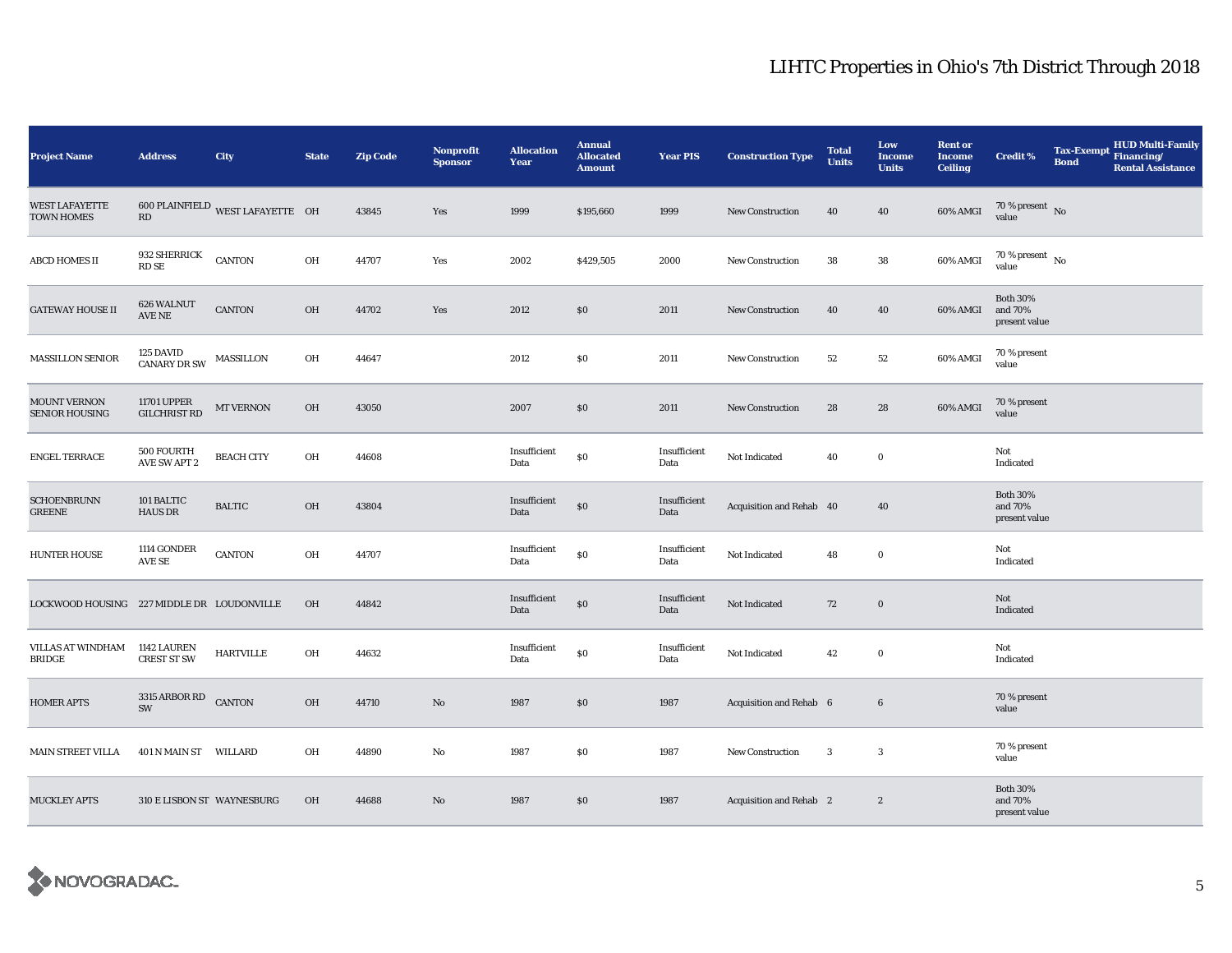| <b>Project Name</b>                         | <b>Address</b>                                              | City             | <b>State</b> | <b>Zip Code</b> | <b>Nonprofit</b><br><b>Sponsor</b> | <b>Allocation</b><br>Year | <b>Annual</b><br><b>Allocated</b><br><b>Amount</b> | <b>Year PIS</b> | <b>Construction Type</b>  | <b>Total</b><br><b>Units</b> | Low<br><b>Income</b><br><b>Units</b> | <b>Rent or</b><br><b>Income</b><br><b>Ceiling</b> | <b>Credit %</b>                             | <b>Tax-Exempt</b><br><b>Bond</b> | <b>HUD Multi-Family</b><br>Financing/<br><b>Rental Assistance</b> |
|---------------------------------------------|-------------------------------------------------------------|------------------|--------------|-----------------|------------------------------------|---------------------------|----------------------------------------------------|-----------------|---------------------------|------------------------------|--------------------------------------|---------------------------------------------------|---------------------------------------------|----------------------------------|-------------------------------------------------------------------|
| NORTH CANTON                                | 519 11TH ST NW CANTON                                       |                  | OH           | 44703           | No                                 | 1987                      | \$0                                                | 1987            | Acquisition and Rehab 7   |                              | $\tau$                               |                                                   | 70 % present<br>value                       |                                  |                                                                   |
| PLEASANT VILLA                              | 524 PLEASANT<br><b>ST</b>                                   | <b>WILLARD</b>   | OH           | 44890           | No                                 | 1987                      | $\$0$                                              | 1987            | <b>New Construction</b>   | 3                            | $\mathbf{3}$                         |                                                   | 70 % present<br>value                       |                                  |                                                                   |
| <b>REN-WAR GROUP</b><br>HOME #2             | $3660\,\, \rm{MILLVALE}$ $\,$ CANTON<br>AVE NE              |                  | OH           | 44705           | No                                 | 1987                      | \$0                                                | 1987            | New Construction          | 8                            | 8                                    |                                                   | 70 % present<br>value                       |                                  |                                                                   |
| SANDUSKY STREET<br><b>APTS</b>              | 1 CLARENCE CT MT VERNON                                     |                  | OH           | 43050           | $\mathbf{N}\mathbf{o}$             | 1987                      | \$0                                                | 1987            | <b>New Construction</b>   | 52                           | 52                                   |                                                   | 30 % present<br>value                       |                                  |                                                                   |
| WOODWIND APTS                               | 724 E CAMPBELL $_{\rm LOUDONVILLE}$<br><b>ST</b>            |                  | OH           | 44842           | No                                 | 1987                      | \$0                                                | 1987            | New Construction          | 16                           | 16                                   |                                                   | 30 % present<br>value                       |                                  |                                                                   |
| <b>ALLAN APTS</b>                           | 214 E SILVER ST WAYNESBURG                                  |                  | OH           |                 | $\mathbf{N}\mathbf{o}$             | 1988                      | \$0                                                | 1988            | Acquisition and Rehab 2   |                              | $\boldsymbol{2}$                     |                                                   | <b>Both 30%</b><br>and 70%<br>present value |                                  |                                                                   |
| <b>HIGH APTS</b>                            | $330\,\mathrm{E}\,\mathrm{HIGH}\,\mathrm{AVE}$ PHILADELPHIA |                  | OH           | 44663           | $\mathbf{No}$                      | 1988                      | \$0                                                | 1988            | Acquisition and Rehab 6   |                              | $\boldsymbol{6}$                     |                                                   | 30 % present<br>value                       |                                  |                                                                   |
| <b>MAYFIELD MANOR I</b>                     | 3844 11TH ST SW CANTON                                      |                  | OH           | 44710           |                                    | 2011                      | \$0                                                | 2013            | Acquisition and Rehab 144 |                              | $\bf{0}$                             |                                                   | Not<br>Indicated                            | Yes                              |                                                                   |
| <b>ASHLAND VILLAGE</b>                      | 1517 COTTAGE<br><b>STREET</b>                               | <b>ASHLAND</b>   | OH           | 44805-1226      |                                    | 2014                      | \$450,074                                          | 2015            | Acquisition and Rehab 45  |                              | 45                                   |                                                   | <b>Both 30%</b><br>and 70%<br>present value | $\rm No$                         | No                                                                |
| <b>SOUTHWICK MANOR</b>                      | 4326<br><b>SOUTHWICK</b><br><b>BOULEVARD</b>                | <b>BRUNSWICK</b> | OH           | 44212           |                                    | 2013                      | \$820,000                                          | 2015            | New Construction          | 54                           | 54                                   |                                                   | <b>Both 30%</b><br>and 70%<br>present value | No                               | Yes                                                               |
| STONE RIDGE VILLAGE PLATE AVENUE LOUISVILLE | 701 NICKEL<br><b>NORTH</b>                                  |                  | OH           | 44641           |                                    | 2013                      | \$735,617                                          | 2015            | <b>New Construction</b>   | 40                           | 40                                   |                                                   | <b>Both 30%</b><br>and 70%<br>present value | No                               | Yes                                                               |
| <b>THORNTON</b><br><b>PROPERTIES</b>        | 604 PLEASANT<br>ST                                          | <b>WILLARD</b>   | OH           | 44890           | $\mathbf{N}\mathbf{o}$             | 1988                      | $\$0$                                              | 1988            | Acquisition and Rehab 3   |                              | $\mathbf{3}$                         |                                                   | 70 % present<br>value                       |                                  |                                                                   |
| <b>B &amp; B RENTALS</b>                    | 107 FIRST ST                                                | WILLARD          | OH           | 44890           | $\mathbf{No}$                      | 1989                      | \$0                                                | 1989            | New Construction          | $\overline{3}$               | $\mathbf{3}$                         |                                                   | $70$ % present $\,$ No $\,$<br>value        |                                  |                                                                   |

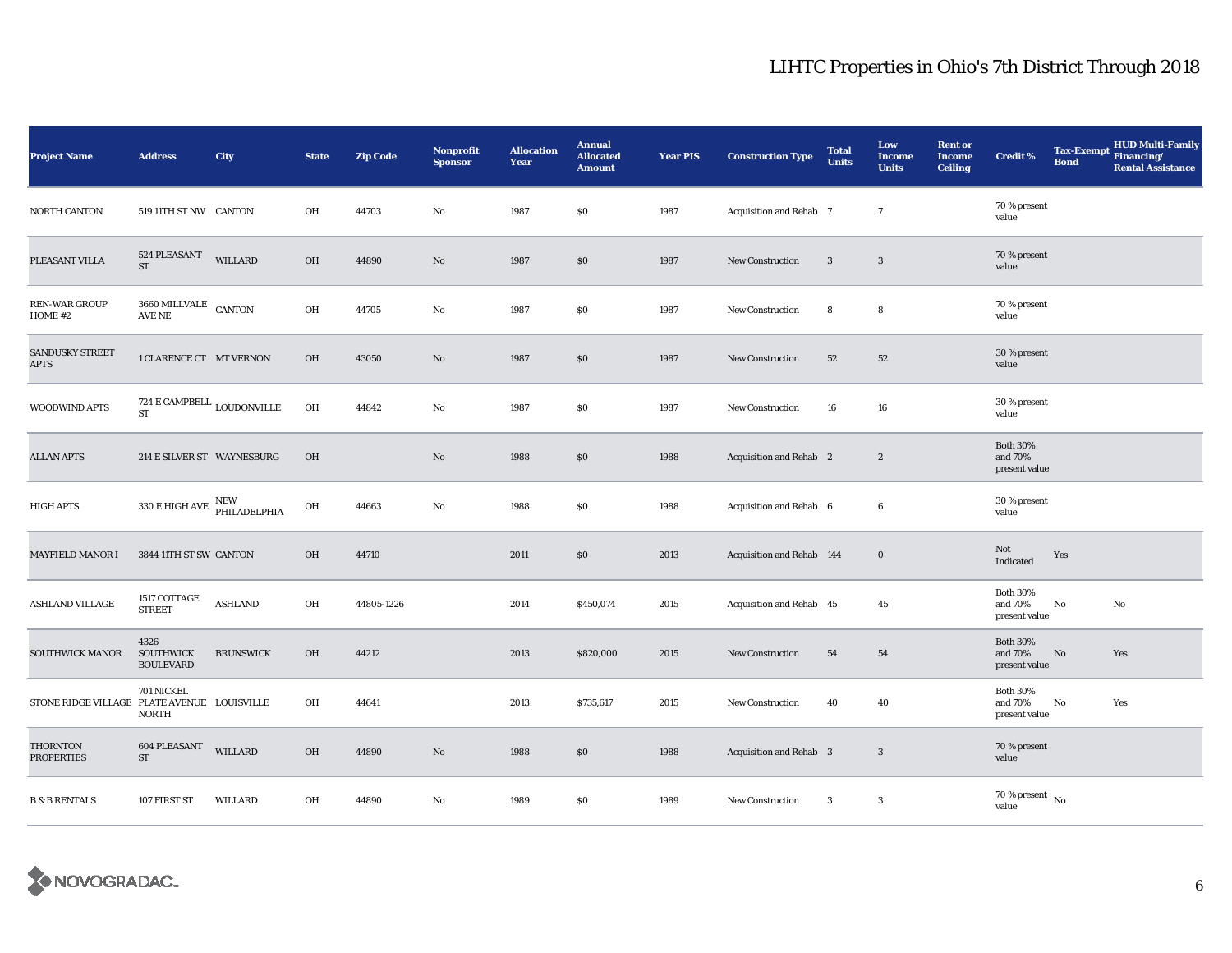| <b>Project Name</b>                      | <b>Address</b>                                  | <b>City</b>      | <b>State</b> | <b>Zip Code</b> | Nonprofit<br><b>Sponsor</b> | <b>Allocation</b><br><b>Year</b> | <b>Annual</b><br><b>Allocated</b><br><b>Amount</b> | <b>Year PIS</b> | <b>Construction Type</b>       | <b>Total</b><br><b>Units</b> | Low<br><b>Income</b><br><b>Units</b> | <b>Rent or</b><br><b>Income</b><br><b>Ceiling</b> | <b>Credit %</b>                             | <b>Tax-Exempt</b><br><b>Bond</b> | <b>HUD Multi-Family</b><br>Financing/<br><b>Rental Assistance</b> |
|------------------------------------------|-------------------------------------------------|------------------|--------------|-----------------|-----------------------------|----------------------------------|----------------------------------------------------|-----------------|--------------------------------|------------------------------|--------------------------------------|---------------------------------------------------|---------------------------------------------|----------------------------------|-------------------------------------------------------------------|
| <b>EDEN APTS</b>                         | 101 FIRST ST                                    | <b>WILLARD</b>   | OH           | 44890           | No                          | 1989                             | \$0                                                | 1989            | <b>New Construction</b>        | 3                            | $\mathbf{3}$                         |                                                   | 70 % present $\hbox{~No}$<br>value          |                                  |                                                                   |
| <b>FREW BUILDING</b>                     | 502 MAIN ST                                     | COSHOCTON        | OH           | 43812           | No                          | 1989                             | \$0                                                | 1989            | Acquisition and Rehab 10       |                              | 10                                   |                                                   | <b>Both 30%</b><br>and 70%<br>present value | No                               |                                                                   |
| <b>MAUDSLEY RENTALS</b>                  | 115 E PEARL ST WILLARD                          |                  | OH           | 44890           | No                          | 1989                             | \$0                                                | 1989            | <b>New Construction</b>        | 3                            | $\mathbf{3}$                         |                                                   | $70$ % present $\,$ No value                |                                  |                                                                   |
| <b>STUDER APTS</b>                       | 114 FRONT ST                                    | WILLARD          | OH           | 44890           | No                          | 1989                             | \$0                                                | 1989            | New Construction               | 3                            | $\sqrt{3}$                           |                                                   | $70$ % present $\,$ No $\,$<br>value        |                                  |                                                                   |
| <b>VERNON RIDGE II</b>                   | 700 FOLLIN AVE MT VERNON                        |                  | OH           | 43050           | No                          | 1989                             | \$0                                                | 1989            | <b>New Construction</b>        | 48                           | 48                                   |                                                   | $30$ % present $\,$ No value                |                                  |                                                                   |
| 507 W SANDUSKY ST                        | 507W<br>SANDUSKY ST                             | WILLARD          | OH           | 44890           | No                          | 1989                             | \$0                                                | 1990            | <b>New Construction</b>        | 3                            | 3                                    |                                                   | $70\,\%$ present $\,$ No value              |                                  |                                                                   |
| COSHOCTON<br><b>COMMONS APTS</b>         | 1171 COMMONS<br>${\rm DR}$                      | COSHOCTON        | OH           | 43812           | No                          | 1989                             | \$0                                                | 1990            | <b>New Construction</b>        | 48                           | 48                                   |                                                   | 30 % present $\,$ No $\,$<br>value          |                                  |                                                                   |
| <b>FRONT STREET</b>                      | 108 FRONT ST                                    | WILLARD          | OH           | 44890           | No                          | 1990                             | \$0                                                | 1990            | Not Indicated                  | $\mathbf{3}$                 | $\boldsymbol{3}$                     |                                                   | Not<br>Indicated                            |                                  |                                                                   |
| <b>HARMONY LANE</b>                      | $1652$ HAMMOND $\,$ CANTON AVE SW               |                  | OH           | 44706           | No                          | 1990                             | $\$0$                                              | 1990            | <b>Acquisition and Rehab</b> 2 |                              | $\boldsymbol{2}$                     |                                                   | Not<br>Indicated                            |                                  |                                                                   |
| <b>YORKVIEW</b><br><b>APARTMENTS</b>     | 2198 HARSH<br><b>AVENUE</b><br><b>SOUTHEAST</b> | MASSILLON        | OH           | 44646           | No                          | 2015                             | \$350,000                                          | 2016            | Acquisition and Rehab 49       |                              | 49                                   | 60% AMGI                                          | <b>Both 30%</b><br>and 70%<br>present value | No                               | Yes                                                               |
| <b>HERITAGE</b><br><b>APARTMENTS</b>     | 1520 NORTH<br><b>STREET</b>                     | <b>COSHOCTON</b> | OH           | 43812           | No                          | 2017                             | \$524,999                                          | 2018            | Acquisition and Rehab 52       |                              | 52                                   | 60% AMGI                                          | <b>Both 30%</b><br>and 70%<br>present value |                                  | Yes                                                               |
| <b>MEADOW RIDGE</b><br><b>APARTMENTS</b> | 715 726 FOLLIN<br><b>AVENUE</b>                 | MOUNT VERNON OH  |              | 43050           |                             | 2017                             | \$541,383                                          | 2018            | Acquisition and Rehab 48       |                              | 48                                   |                                                   | <b>Both 30%</b><br>and 70%<br>present value |                                  | Yes                                                               |